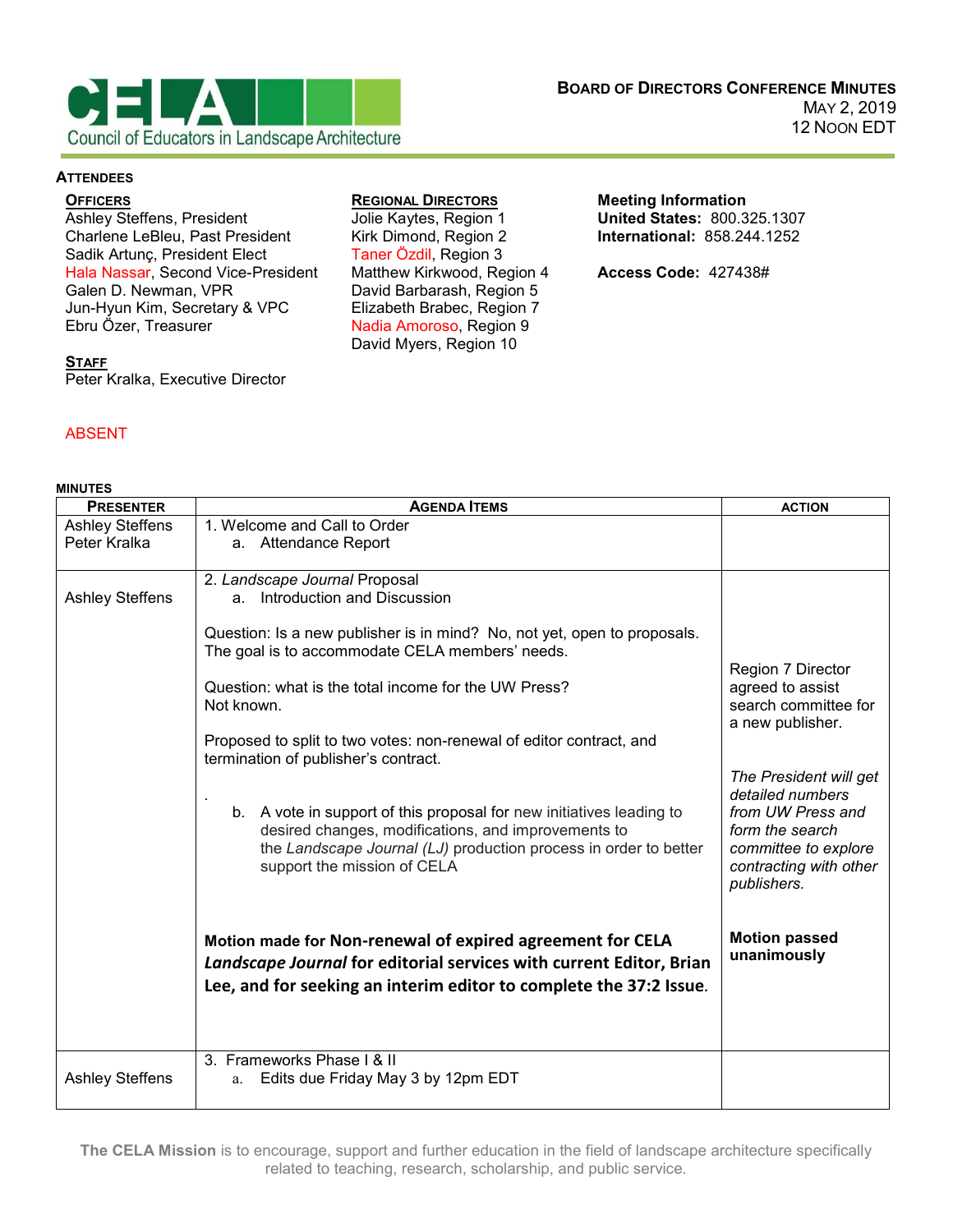

|                        | a. Motion made to Reconfirm CELA's continuing<br>involvement in the Frameworks Project. | <b>Motion passed</b><br>unanimously |
|------------------------|-----------------------------------------------------------------------------------------|-------------------------------------|
| <b>Ashley Steffens</b> | 4. Other Business?                                                                      |                                     |
| <b>Ashley Steffens</b> | 5. Adjourn                                                                              |                                     |

Please add these dates to your calendar if you have not already done so: May 16, 2019 11:00 am CDT June 20, 2019 11:00 am CDT August 15, 2019 11:00 am CDT September 19, 2019 11:00 am CDT October 17, 2019 11:00 am CDT CELA Mid-Year Meeting, November 12-13, 2019, San Diego, CA. (Directors attend remotely)